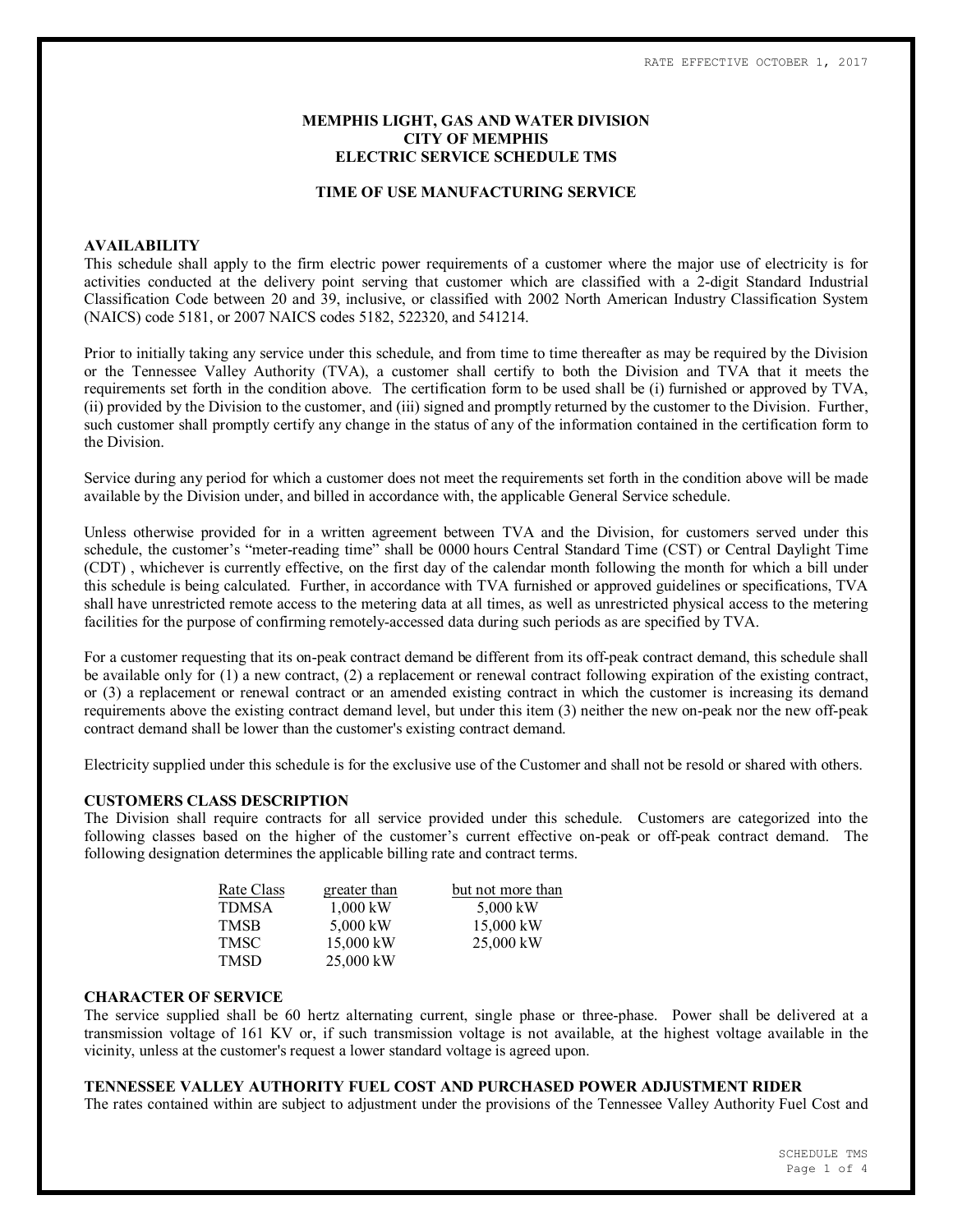Purchased Power Adjustment Rider (FCA). The FCA rates are published monthly and can be accessed through www.mlgw.com.

### **ADJUSTMENT**

The base demand and energy charges shall be increased or decreased in accordance with the current Adjustment Addendum published by TVA. In addition, such charges shall be increased or decreased to correspond to increases or decreases determined by TVA in the value of the hydro generation benefit allocated to residential customers.

Loss adjustments are made to retail rates and to the monthly FCA adjustment under the Adjustment Addendum to recognize additional distribution cost of providing service to the retail customers. The loss factors applied to customers that take service at transmission voltages of 115 kV or higher shall be set to 0%.

## **DETERMINATION OF SEASONAL PERIODS**

Summer Period shall mean the June, July, August, and September billing months. Winter Period shall mean the December, January, February, and March billing months. Transition Period shall mean the April, May, October, and November billing months.

# **DETERMINATION OF ON-PEAK AND OFF-PEAK HOURS**

Except for Saturdays and Sundays and the weekdays that are observed as Federal holidays for New Year's Day, Memorial Day, Independence Day, Labor Day, Thanksgiving Day, and Christmas Day, on-peak hours for each day shall be from 1 p.m. to 7 p.m. from April through October and from 4 a.m. to 10 a.m. during all remaining months. All other hours of each day that are not otherwise defined as on-peak hours and all hours of such excepted days shall be off-peak hours. Such times shall be CST or CDT, whichever is then in effect. Said on-peak and off-peak hours are subject to change by TVA. In the event TVA determines that such changed on-peak and off-peak hours are appropriate, it shall so notify the Division at least 12 months prior to the effective date of such changed hours, and the Division shall promptly notify customer.

# **DETERMINATION OF ON-PEAK AND OFF-PEAK DEMANDS, MAXIMUM METERED DEMAND, AND ENERGY AMOUNTS**

The on-peak and off-peak kWh for any month shall be the energy amounts taken during the respective hours of the month designated under this schedule as on-peak and off-peak hours; provided, however, that notwithstanding the metered energy amount, the off-peak energy for any month shall in no case be less than the product of (1) the off-peak billing demand as calculated in the paragraph below and (2) 110 hours (reflecting a 15 percent load factor applied to the average number of hours in a month) at the applicable rate of Off-peak Block 1.

The Division shall meter the on-peak and off-peak demands in kW of all customers taking service under this schedule. The on-peak metered demand and off-peak metered demand for any month shall be determined separately for the respective hours of the month designated under this schedule as on-peak and off-peak hours. In each case, the metered demand shall be the highest average demand during any 30-consecutive-minute period beginning or ending on a clock hour of the month of the load metered in kW, and, except as provided below in this section, such amounts shall be used as the on-peak and off-peak billing demands. The maximum metered demand for any month shall be the higher of (1) the highest on-peak metered demand in the month or (2) the highest off-peak metered demand in the month. The on-peak billing demand shall in no case be less than the sum of (1) 30 percent of the first 5,000 kW, (2) 40 percent of the next 20,000 kW, (3) 50 percent of the next 25,000 kW, (4) 60 percent of the next 50,000 kW, (5) 70 percent of the next 100,000 kW, (6) 80 percent of the next 150,000 kW, and (7) 85 percent of all kW in excess of 350,000 kW of the higher of the currently effective on-peak contract demand or the highest on-peak billing demand established during the preceding 12 months. The off-peak billing demand shall in no case be less than the sum of (1) 30 percent of the first 5,000 kW, (2) 40 percent of the next 20,000 kW, (3) 50 percent of the next 25,000 kW, (4) 60 percent of the next 50,000 kW, (5) 70 percent of the next 100,000 kW, (6) 80 percent of the next 150,000 kW, and (7) 85 percent of all kW in excess of 350,000 kW of the higher of the currently effective off-peak contract demand or the highest off-peak billing demand established during the preceding 12 months. The maximum billing demand for any month shall be the higher of (1) the on-peak billing demand or (2) the off-peak billing demand in the month.

#### **FACILITIES RENTAL CHARGE**

There shall be no facilities rental charge under this schedule for delivery at transmission voltage levels of 161 kV or higher.

For delivery at less than 161 kV, there shall be added to the customer's bill a facilities rental charge. This charge shall be \$0.38 per kW per month except for delivery at voltages below 46 kV, in which case the charge shall be \$0.97 per kW per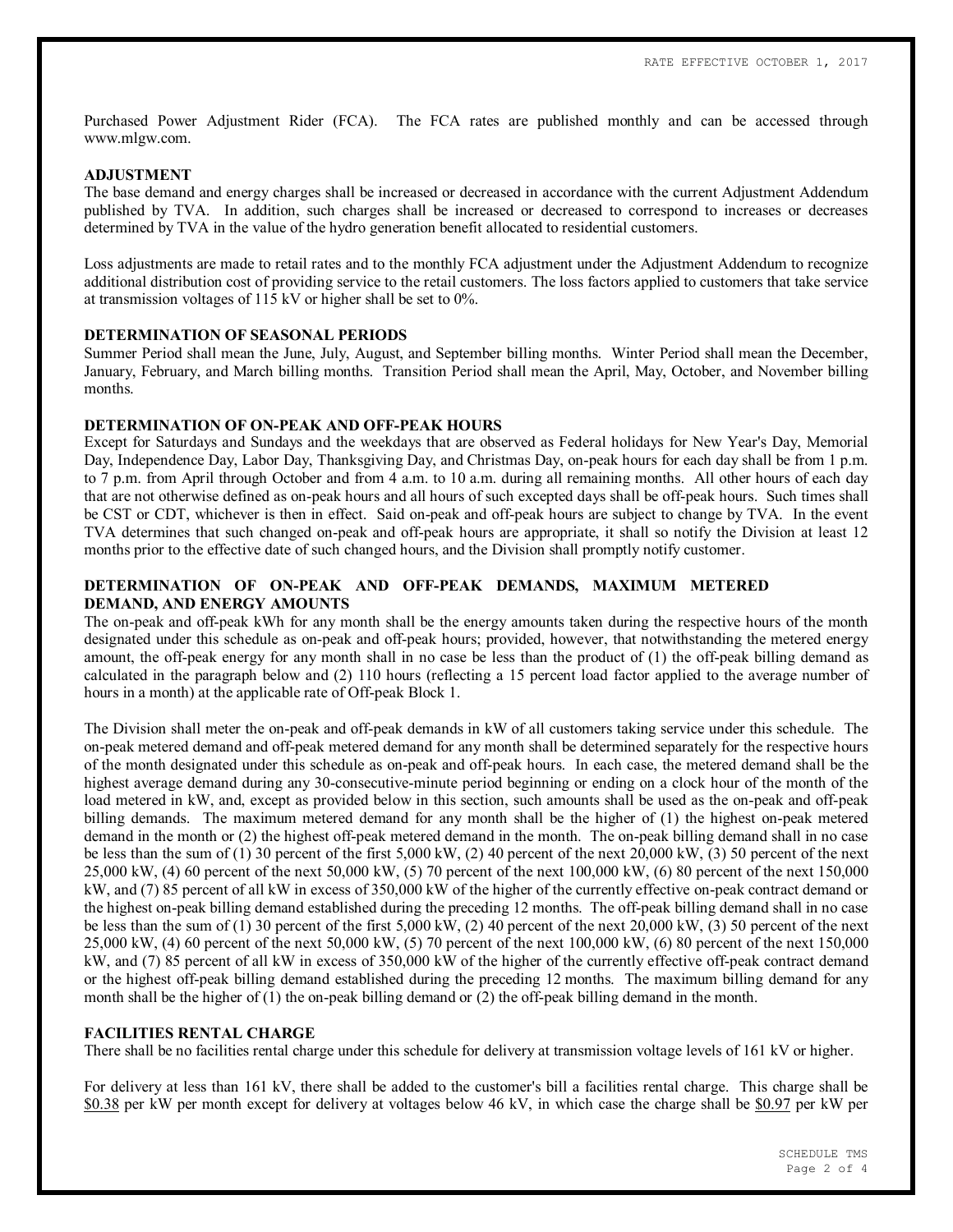month for the first 10,000 kW and \$0.76 per kW per month for the excess over 10,000 kW. Such charge shall be applied to the highest of (1) the highest on-peak or off-peak billing demand established during the latest 12-consecutive-month period, (2) the customer's currently effective on-peak contract demand, or (3) the customer's currently effective off-peak contract demand and shall be in addition to all other charges under this schedule, including minimum bill charges.

### **REACTIVE DEMAND CHARGES**

If the reactive demand (in kVAR) is lagging during the 30-consecutive-minute period in which the customer's highest metered demand occurs, there shall be added to the customer's bill a reactive charge of \$1.45 per kVAR of the amount, if any, by which the reactive demand exceeds 33 percent of such metered demand. If the reactive demand (in kVAR) is leading during the 30-consecutive-minute period in which the customer's lowest metered demand (excluding any metered demands which are less than 25 percent of the highest metered demand) occurs, there shall be added to the customer's bill a reactive charge of \$1.14 per kVAR of the amount of reactive demand. Such charges shall be in addition to all other charges under this schedule, including minimum bill charges.

### **MINIMUM MONTHLY BILL**

The monthly bill under this schedule, excluding any facilities rental charges and any reactive charges, shall not be less than the sum of (1) the base service and TVA administrative charges, (2) the portion of the base demand charge, as adjusted, (but excluding the additional portion thereof applicable to excess of billing demand over contract demand) applicable to on-peak billing demand applied to the customer's on-peak billing demand, (3) the portion of the base demand charge, as adjusted, (but excluding the additional portion thereof applicable to excess of billing demand over contract demand) applicable to any excess of off-peak over on-peak billing demand applied to the amount, if any, by which the customer's off-peak billing demand exceeds its on-peak billing demand, (4) the base on-peak energy charge, as adjusted, applied to the customer's onpeak energy takings, and (5) the base off-peak energy charge, as adjusted, applied to the higher of customer's actual off-peak energy takings or the minimum off-peak energy takings amount provided for in the first paragraph of the section of this schedule entitled "Determination of On-peak and Off-peak Demands, Maximum Metered Demand, and Energy Amounts".

The Division may require minimum bills higher than those stated above.

# **CONTRACT REQUIREMENT**

Under TDMSA, the contract shall be for an initial term of at least 1 year and extended automatically from year to year thereafter. After the initial term, the TDMSA contract may be terminated upon not less than a 90 day notice.

Under the TMSB, TMSC and TMSD rates, the contract shall be for an initial term of at least 5 years and any renewals or extensions of the initial contract shall be for a term of at least 5 years. After 10 years of service, any such contract for the renewal or extension of service may provide for termination upon not less than a 16-month notice.

The customer shall contract for its maximum requirements, which shall not exceed the amount of power capable of being used by customer, and the Division shall not be obligated to supply power in greater amount at any time than the customer's currently effective on-peak or off-peak contract demand. If the customer uses any power other than that supplied by the Division under this schedule, the contract will include other special provisions. The schedule in any power contract shall be subject to adjustment, modification, change, or replacement from time to time as provided under the power contract between the Division and TVA.

# **PAYMENT**

Rates and charges included within are net. In the event that any bill is not paid on or before the delinquent date shown on bill, there shall be added to the bill an amount equal to 5 percent on the first \$250.00 of the bill plus one percent on any portion of the bill exceeding \$250.00; to any amount remaining unpaid 30 days after the delinquent date of the bill, there shall be added a penalty of one percent, and an additional one percent shall be added at the end of each successive 30-day period until the amount is paid in full.

### **SINGLE-POINT DELIVERY**

The charges under this schedule are based upon the supply of service through a single delivery and metering point, and at a single voltage. If service is supplied to the same customer through more than one point of delivery or at different voltages, the supply of service at each delivery and metering point and at each different voltage shall be separately metered and billed.